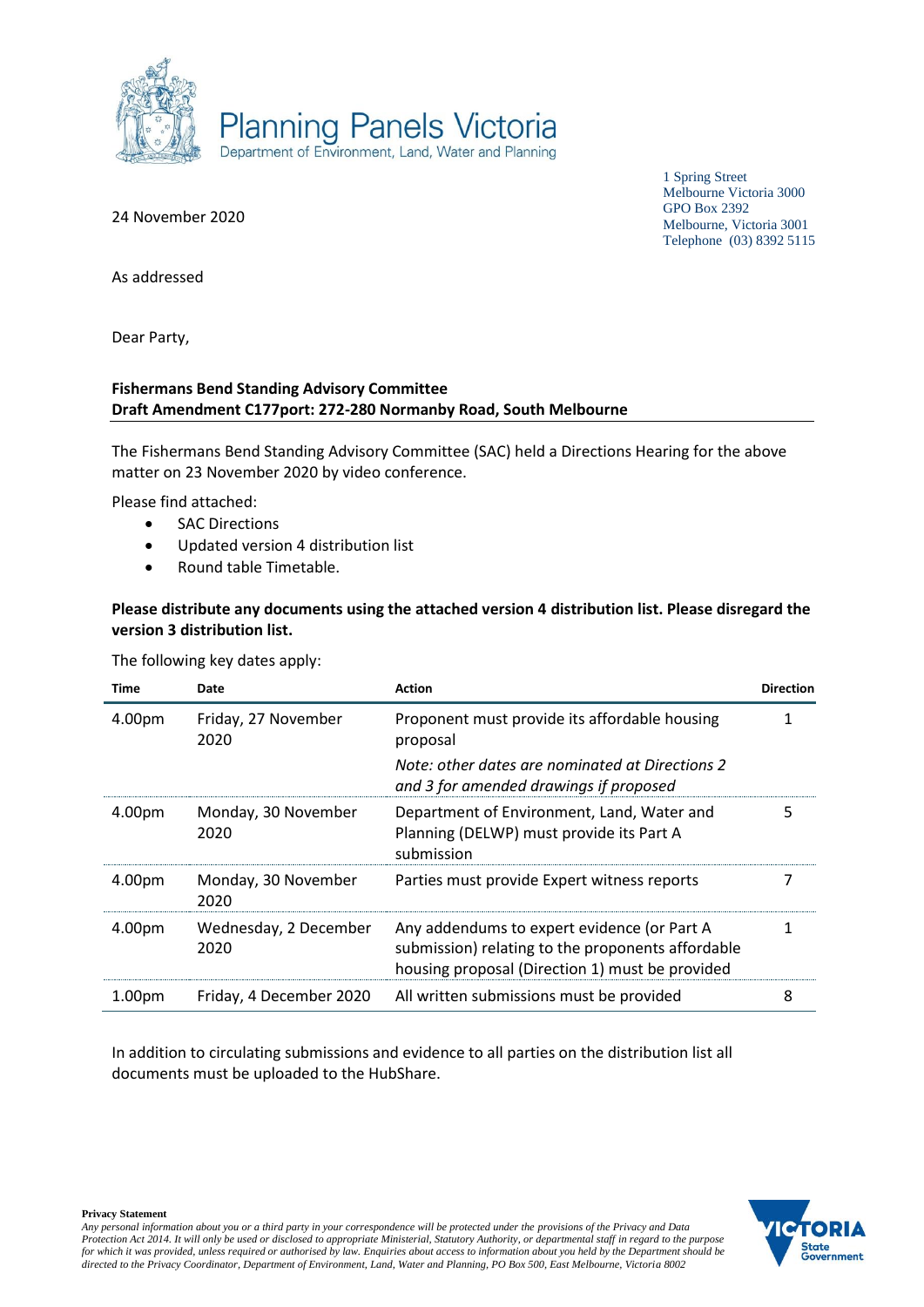If you have questions including about the distribution list or round table arrangements please contact Project Officer Amy Selvaraj o[n planning.panels@delwp.vic.gov.au](mailto:planning.panels@delwp.vic.gov.au) or (03) 8624 5714.

Yours sincerely,

**Tim Hellsten** Fishermans Bend Standing Advisory Committee Deputy Chair

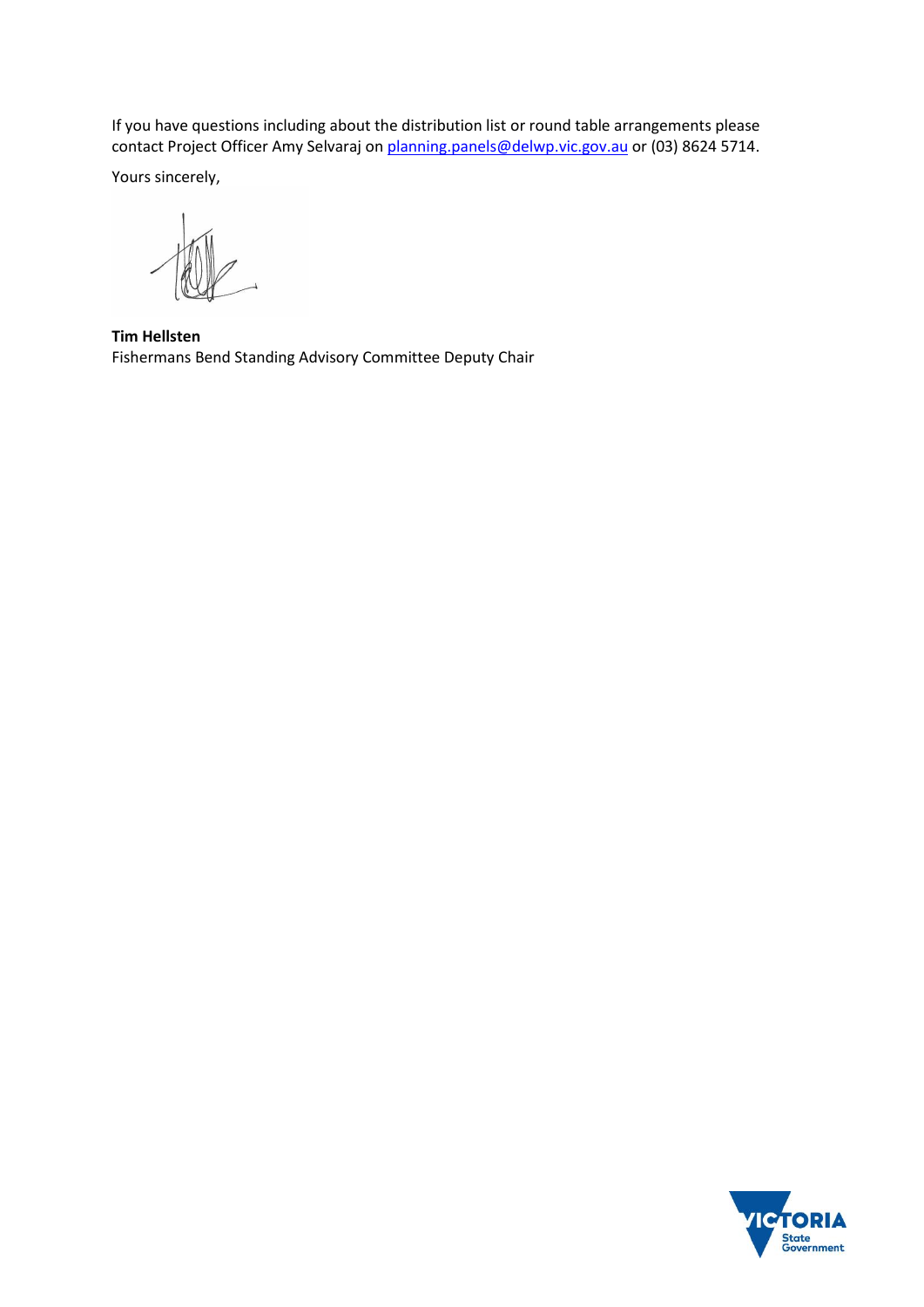Draft Amendment C177port: 272-280 Normanby Road, South Melbourne

# **Before the Hearing**

#### **Proponent**

1. The Proponent is to confirm and circulate to all parties on the distribution list its affordable housing proposal by **4.00pm on Friday 27 November 2020**.

*Note: parties will be provided an opportunity to provide addendums to evidence (and DELWP's its Part A submission) if necessary to address the proponents affordable housing position if amended. Any addendums must be circulated to all parties on the distribution list / uploaded to HubShare by 4.00pm on Wednesday 2 December 2020.*

- 2. The Proponent is to circulate to all parties on the distribution list any amended plans it may be currently preparing by **4.00pm on Wednesday 25 November 2020.**
- 3. Any further amended plans prepared by the Proponent in response to evidence are to be circulated to all parties on the distribution list by **4.00pm on Wednesday 2 December 2020**.

#### **Circulation of documents**

4. Any documents provided for the round table including evidence must be uploaded to the shared project HubShare.

#### **DELWP Part A submission**

- <span id="page-2-0"></span>5. DELWP must circulate a Part A submission to all parties on the distribution list by **4.00pm on Monday 30 November 2020** that includes:
	- a) the background of the Amendment
	- b) the strategic and statutory planning context
	- c) summary of key issues in dispute and its position on them
	- d) its preferred version of the incorporated document in track changes format (from the initial version) with notations as relevant to any significant additions.
	- *Note: DELWP's Part A submission will be taken as read by the SAC at the round table. DELWP should allow time for questions about its Part A submission on Day 1 from the SAC.*

#### **Witness reports**

- 6. A witness report must:
	- a) comply with the Guide to Expert Evidence [\(https://www.planning.vic.gov.au/panels-and](https://www.planning.vic.gov.au/panels-and-committees/planning-panel-guides)[committees/planning-panel-guides\)](https://www.planning.vic.gov.au/panels-and-committees/planning-panel-guides)
	- b) must respond to the issues in dispute by dispute issue theme (refer Direction 9).
- <span id="page-2-1"></span>7. Parties must circulate their witness reports to parties on the distribution list by **4.00pm on Monday 30 November 2020**.

#### **Written submissions**

- 8. All parties who intend to make their submissions in writing must circulate their written submissions to parties on the distribution list by **1.00pm on Friday 4 December 2020**.
- 9. Written submissions must be structured consistent with issues in dispute themes (as relevant) identified below and include (as relevant) comments or tracked change mark-ups of the DELWP version of the incorporated document to be included in its Part A submission.

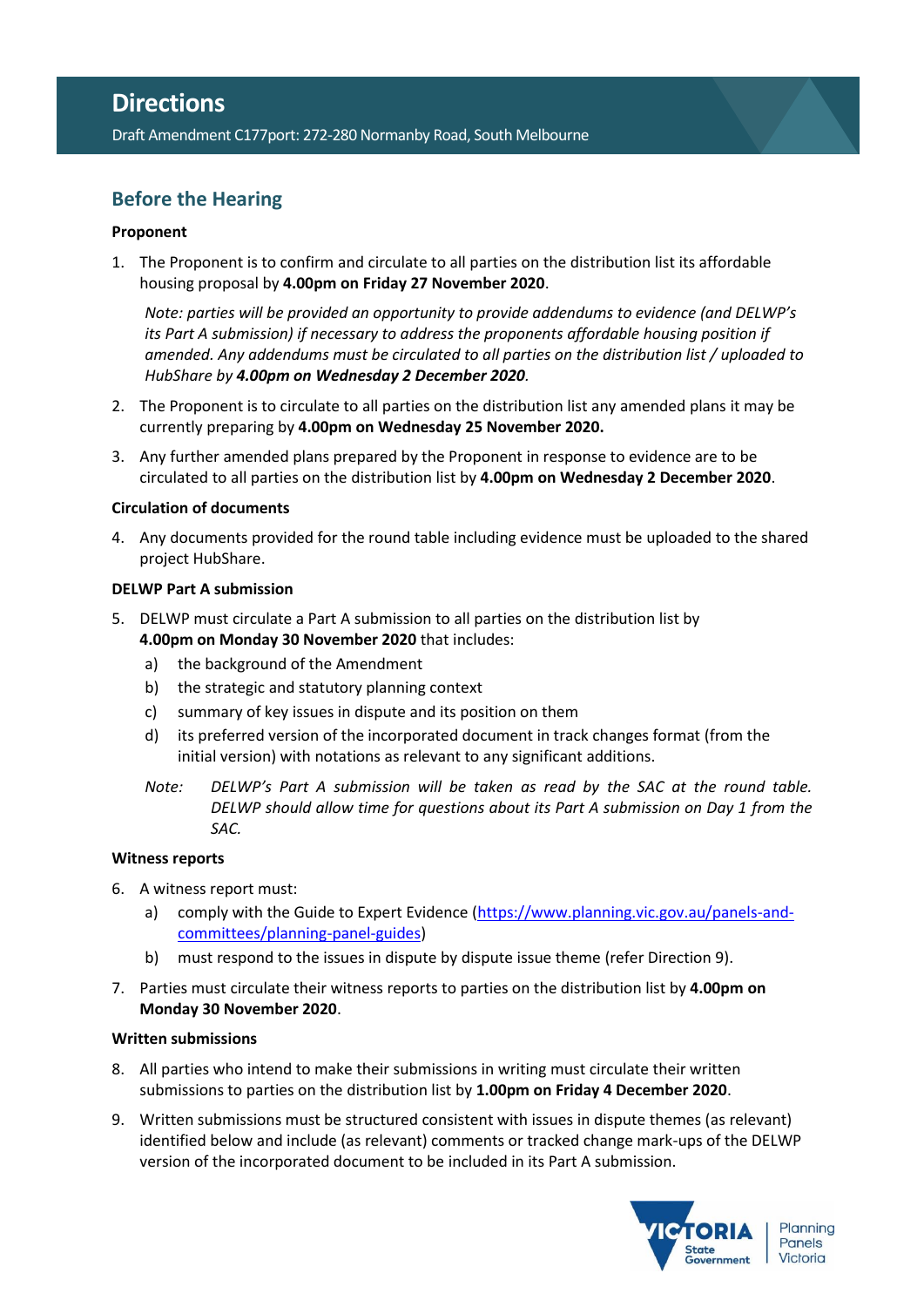*Issue themes:*

- *a) Building height*
- *b) Tower setbacks*
- *c) Design detail*
	- *Ground floor levels and activation*
	- *Podium treatment design including podium parking level treatment*
	- *External staircase*
	- *Podium communal area design*
	- *Clause 58 assessment*
- *d) Dwelling mix and housing affordability*
- *e) Employment uses floor area*
- *f) Parking:*
	- *Carparking space numbers (including carshare spaces)*
	- *Design of parking areas*
	- *Bicycle parking*
- *g) Johnson Street delivery.*
- 10. The Proponent's submission must include an accurate plan or drawing (updated context report plan or similar) that clearly identifies the proposed building in the context of approved tower developments. This can alternatively be included in evidence.

# **At the round table**

#### **Arrangements for the teleconference round table**

11. DELWP will provide parties on the distribution list with MS Teams videoconference invites for the round table with appropriate instructions.

#### **Recording proceedings and use of personal information**

- 12. Parties must not record any part of the electronic round table by any means without permission from the SAC.
- 13. Parties must not to record, keep, distribute or publish contact details of any other party obtained in the course of an electronic round table session, or to use those contact details for any purpose other than for the Hearing.

#### **Evidence and cross examination**

- 14. Witness statements will be taken as read and evidence in chief be limited to a 5 minute overview.
- 15. Cross examination will be tightly regulated by the SAC. Cross examination should be limited to clarifying aspects of evidence, exploring alternative design responses or options, focused on the issues in dispute and be useful for the SAC.

#### **Other information**

- 16. Any other material a party wishes to present at the round table must be circulated to parties on the distribution list by **4.00pm** on the day before the party presenting the material is due to present.
- 17. All submissions and evidence are to be uploaded to the HubShare created by DELWP.
- 18. All information presented at the Hearing is a public document unless the SAC directs otherwise.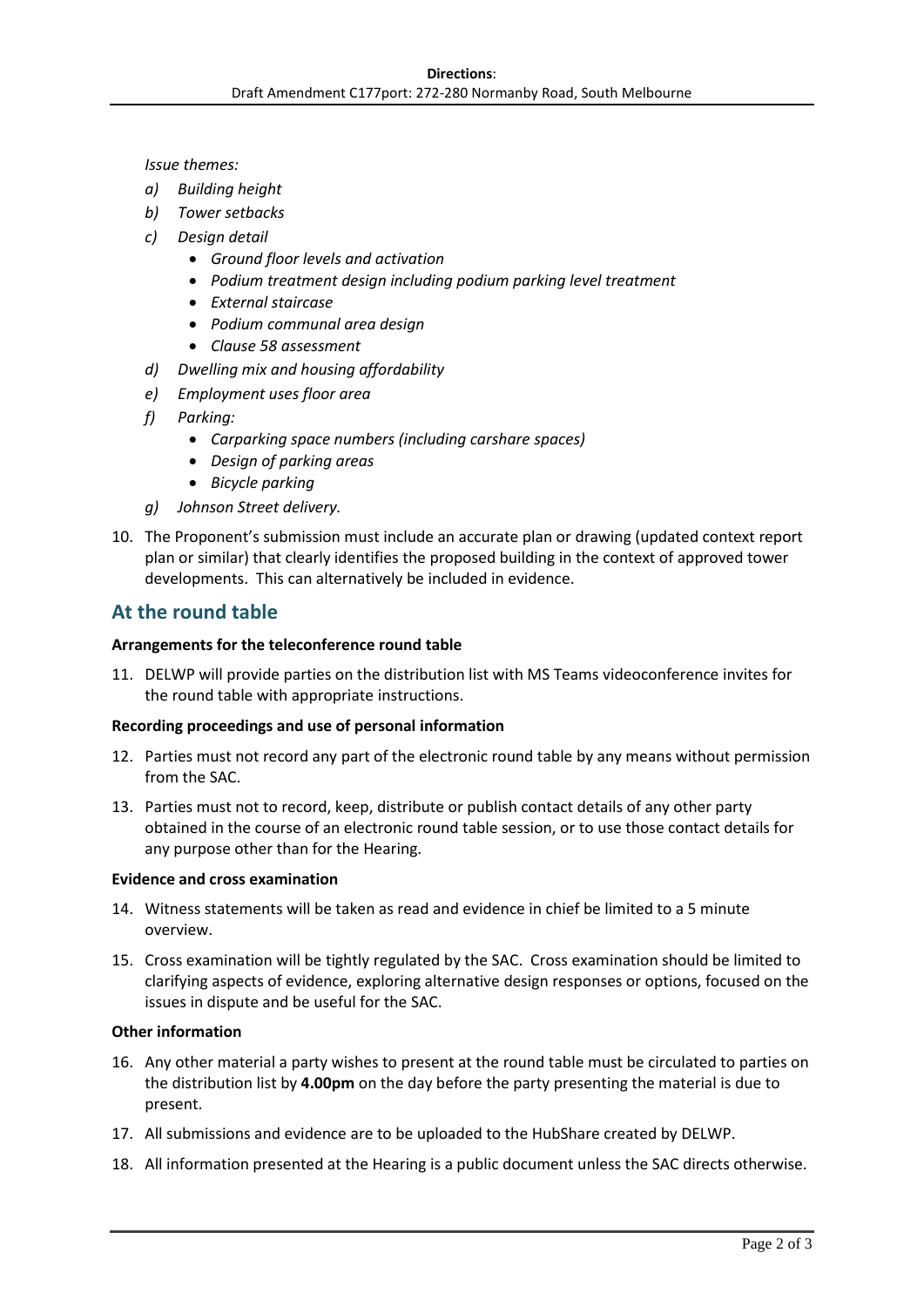#### **Closing submissions**

19. There will be no closing submissions.

### **Without prejudice discussion on incorporated document**

20. This will be a without prejudice discussion based on the version of the incorporated document included in the DELWP Part A submission and the submissions of parties.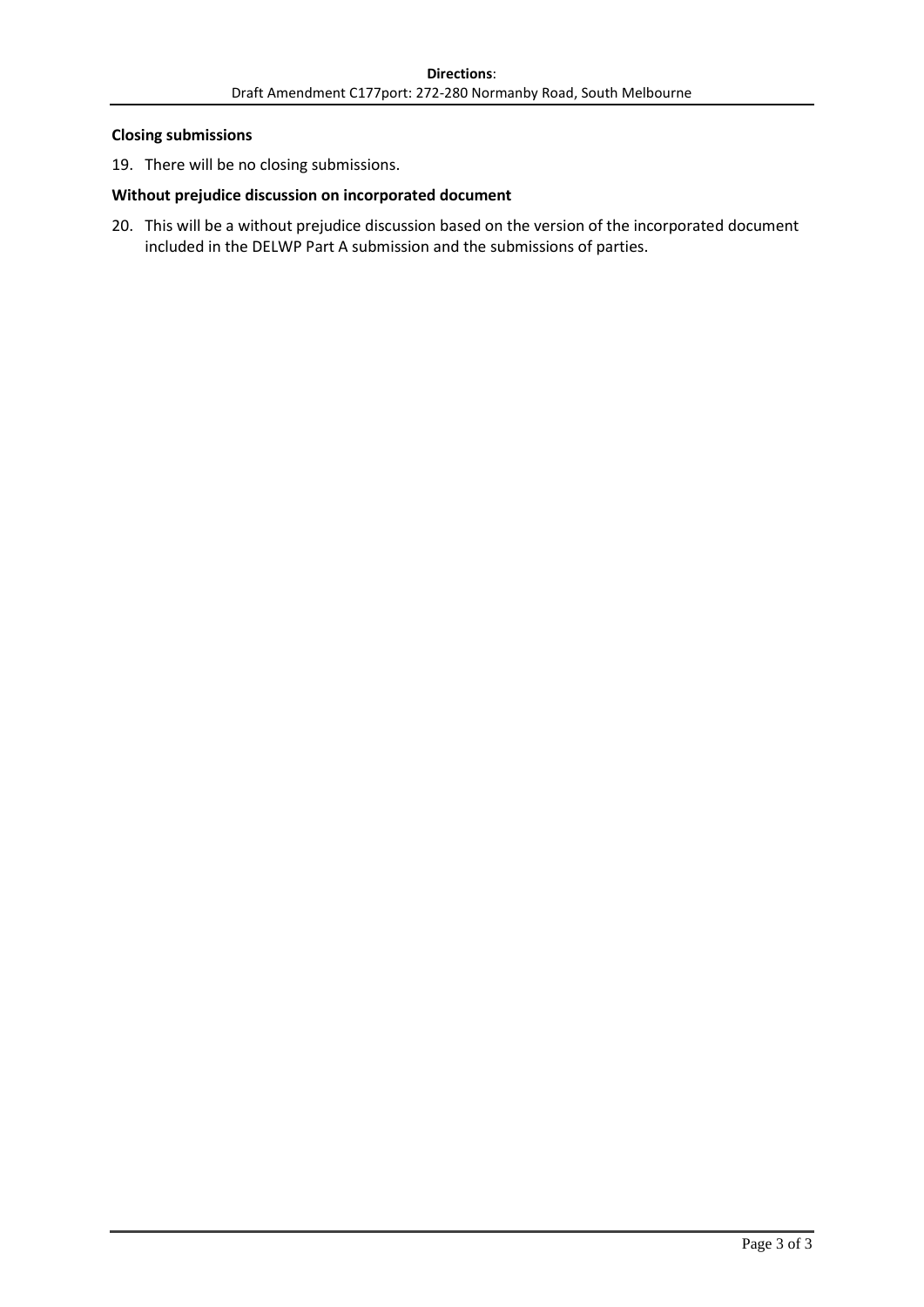# **Timetable**

Draft Amendment C177port: 272-280 Normanby Road, South Melbourne

## **Timetable Version 1 – 24 November 2020**

| Day $1:$                 | <b>Monday 7 December 2020</b>                                                                                                                                                                                                                                 |                  |  |  |
|--------------------------|---------------------------------------------------------------------------------------------------------------------------------------------------------------------------------------------------------------------------------------------------------------|------------------|--|--|
| Video conference session |                                                                                                                                                                                                                                                               |                  |  |  |
| <b>Time</b>              | Party                                                                                                                                                                                                                                                         | <b>Allocated</b> |  |  |
| $10.00$ am - 10.10am     | <b>Preliminary matters</b><br>Confirmation that all material has been properly circulated<br>and round table overview                                                                                                                                         | 10 mins          |  |  |
| $10.10$ am $- 11.30$ am  | Department of Environment, Land, Water and Planning<br>(DELWP) represented by Mr Andrew Walker of Counsel<br>instructed by Ms Amara Coleman of Harwood Andrews,<br>calling the following expert evidence:<br>Planning from Robert Milner of Kinetica Planning | 4 hours          |  |  |
| $11.30$ am – 11.45am     | <b>Break</b>                                                                                                                                                                                                                                                  | 15 mins          |  |  |
| $11.45$ am $- 1.00$ pm   | <b>DELWP</b> cont                                                                                                                                                                                                                                             |                  |  |  |
| $1.00pm - 2.00pm$        | Lunch                                                                                                                                                                                                                                                         | 1 hour           |  |  |
| $2.00pm - 3.30pm$        | <b>DELWP</b> cont                                                                                                                                                                                                                                             |                  |  |  |
| $3.30$ pm – $3.45$ pm    | <b>Break</b>                                                                                                                                                                                                                                                  | 15 mins          |  |  |
| $3.45$ pm $- 4.30$ pm    | <b>Office of Victorian Government Architect represented by</b><br>Ms Jill Garner                                                                                                                                                                              | 45 mins          |  |  |
| 4.30pm                   | Day close                                                                                                                                                                                                                                                     |                  |  |  |

# **Day 2: Wednesday 9 December 2020**

# **Videoconference session**

| <b>Time</b>           | Party                                                                                                                                                                                                                               | <b>Allocated</b> |
|-----------------------|-------------------------------------------------------------------------------------------------------------------------------------------------------------------------------------------------------------------------------------|------------------|
| $10.00$ am - 10.10am  | <b>Preliminary matters</b>                                                                                                                                                                                                          | 10 mins          |
| $10.10$ am - 10.40am  | <b>Melbourne Water</b> represented by Mr Nikolas Karageorge                                                                                                                                                                         | 30 mins          |
| $10.40$ am - 11.30am  | Fishermans Bend Taskforce represented by Mr Aidan O'Neill                                                                                                                                                                           | 1.5 hours        |
| $11.30$ am — 11.45am  | <b>Break</b>                                                                                                                                                                                                                        | 15 mins          |
| $11.45$ am - 12.25pm  | <b>Fishermans Bend Taskforce cont</b>                                                                                                                                                                                               |                  |
| $12.25$ pm – 1.25pm   | Lunch                                                                                                                                                                                                                               | 1 hour           |
| $1.25$ pm - $3.00$ pm | Port Phillip City Council represented by Mr Simon Gutteridge                                                                                                                                                                        | 1.5 hours        |
| $3.00$ pm – $3.15$ pm | <b>Break</b>                                                                                                                                                                                                                        | 15 mins          |
| $3.15$ pm $-4.30$ pm  | Samma Group Pty Ltd and Spec Property Developments Pty<br>Ltd (Proponent) represented by Mr Chris Wren SC supported<br>by Mr Sean McArdle and instructed by Mr Rory O'Connor of<br>Hall and Wilcox, calling the following evidence: | 1 day            |